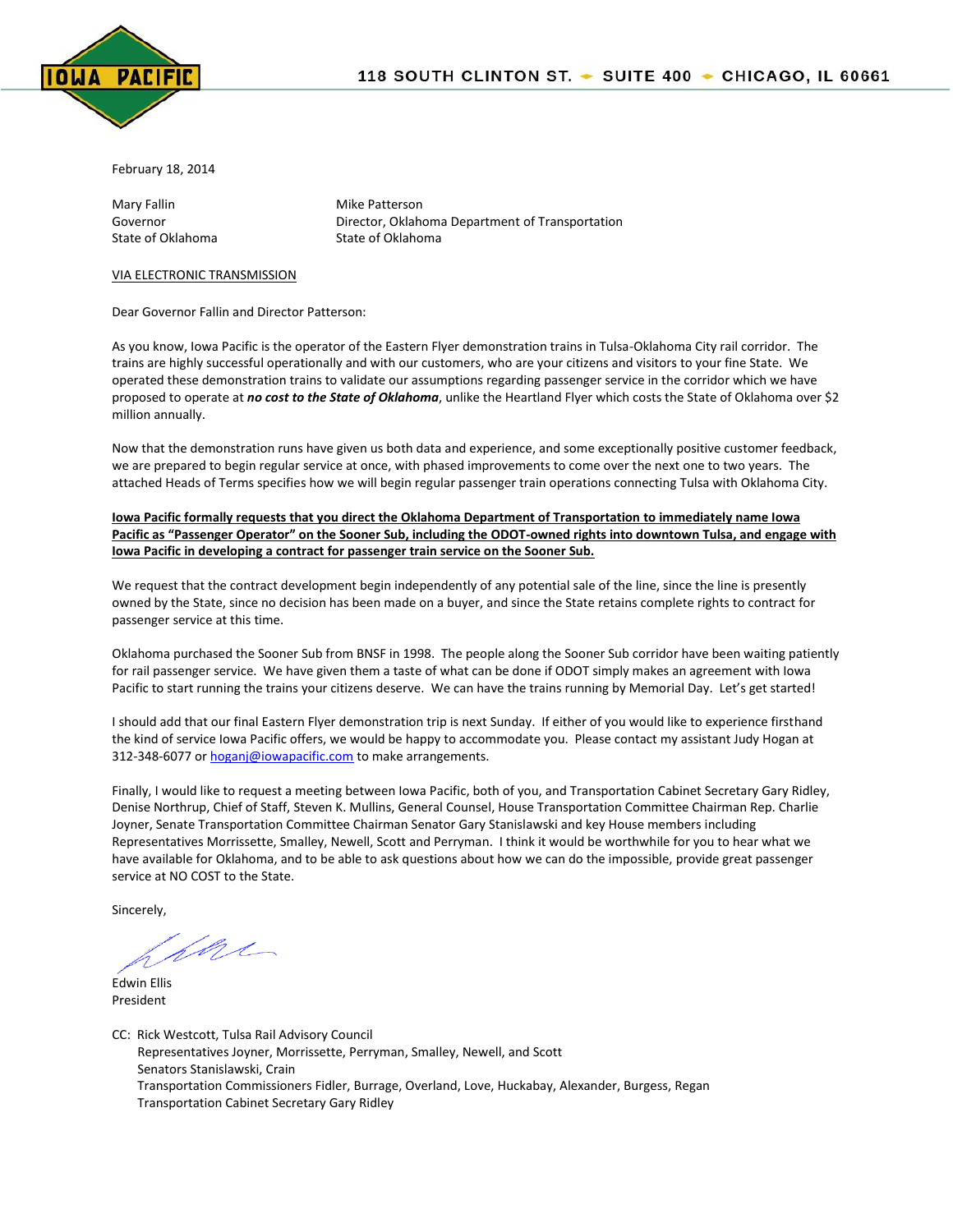## **Proposed Heads of Terms for Immediate Implementation of Regular Passenger Train Service on the Sooner Sub between Iowa Pacific and the State of Oklahoma**

- 1. State of Oklahoma will name Iowa Pacific as "Passenger Operator" as that term is defined in the 1998 Sooner Sub Asset Sale Agreement
- 2. Term of contract between Iowa Pacific and the State of Oklahoma 5 years, renewable for 3 successive 5 year terms
- 3. Service
	- a. Phase I Initial Service, beginning May 1, 2014 2 daily round trips between Sapulpa and Midwest City – running time of 2 hours, 50 minutes
	- b. Phase II beginning September 1, 2014 6 round trips between Sapulpa and Midwest City – running time of 2 hours, 25 minutes (5 round trips on weekends)
	- c. Phase III beginning October 1, 2014 (assumes BNSF notified by March 31, 2014) 6 round trips between Sapupula and Midwest, AND two round trips between Tulsa and Midwest City - running time between Tulsa and Sapulpa to be determined with BNSF. (5 round trips on weekends).
	- d. Within nine months of startup, reduce running time to 2 hours, 15 minutes through improvements to curve elevation and improvements to main track speed.
	- e. Dedicated shuttles will be provided from Sapulpa and Midwest City to downtowns, universities, airports and Bartlesville.
	- f. Intermediate stops will be established at Bristow and Stroud
	- g. Running times will be determined jointly with Stillwater Central
	- h. Iowa Pacific will endeavor to provide on time performance of 95%, subject to joint efforts with Stillwater Central.
	- i. Iowa Pacific will run and the State will permit additional special event trains as may be warranted for sports, entertainment and special events.
- 4. Cost to State of Oklahoma
	- a. Iowa Pacific will take all revenue risk for operation of these services, and there will be no purchase-of-service cost to the State of Oklahoma.
	- b. Iowa Pacific will pay the train-mile cost (as adjusted for inflation) for use of the trackage rights between Sapulpa and Tulsa (\$9.00 in the sale agreement).
	- c. Iowa Pacific will be responsible for all costs to develop, operate and maintain train stations along the route.
	- d. The State of Oklahoma will use its best efforts to secure funds for additional upgrading of the Sapulpa-Midwest City line.
		- i. Iowa Pacific will work with Stillwater Central to determine a capital plan for track upgrading that will result in the best possible running times, and Iowa Pacific will participate with the State and the Stillwater Central in funding the capital plan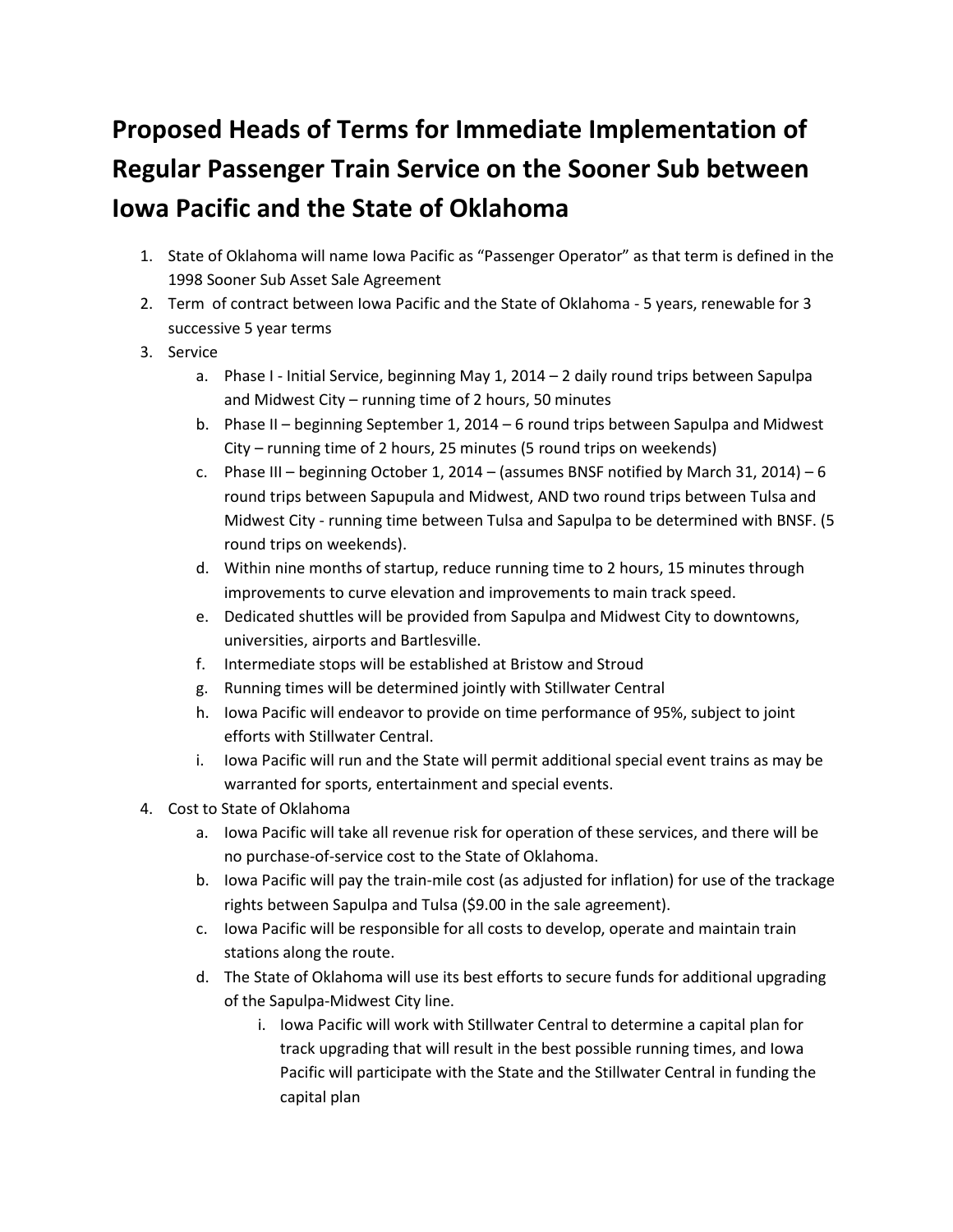- ii. Iowa Pacific expects to be a key funder of Positive Train Control for the corridor when an effective system is available for purchase and installation.
- e. The State of Oklahoma will use its best efforts to secure funds to provide access for all trains between Tulsa and Sapulpa
	- i. Iowa Pacific will work with BNSF to determine a capital plan for additional capacity that will result in the best possible running times, and Iowa Pacific will participate with the State and BNSF in funding the capital plan
	- ii. The State will ensure that access is available for the I-244 bridge across the Arkansas River, which was built to accommodate these trains.
- f. The State of Oklahoma will work with Iowa Pacific and the City of Oklahoma City to secure rail access between Midwest City and the Santa Fe station in Oklahoma City, so that all trains can operate from downtown Tulsa to downtown Oklahoma City
- 5. Safety and Liability
	- a. Iowa Pacific will meet all Federal and State safety requirements for all aspects of the operation
	- b. Iowa Pacific will develop and implement an emergency response plan and will train all local responders.
	- c. Iowa Pacific will provide \$200 million in commuter railroad liability insurance (equal to the nationwide cap on liability) in a form acceptable to the State, Stillwater Central and BNSF.
	- d. Iowa Pacific will agree to the usual and customary language for liability in rail contracts.
- 6. Exclusivity In recognition of the benefits provided to the State through the assumption of all revenue and liability risk by Iowa Pacific, the State shall make Iowa Pacific the exclusive Passenger Operator over the line for the duration of the contract.
- 7. Sale of Sooner Sub In the event that the State sells the Sooner Sub at some point in the future, it will ensure that all the provisions of the Iowa Pacific Passenger Operator Contract pass to the buyer.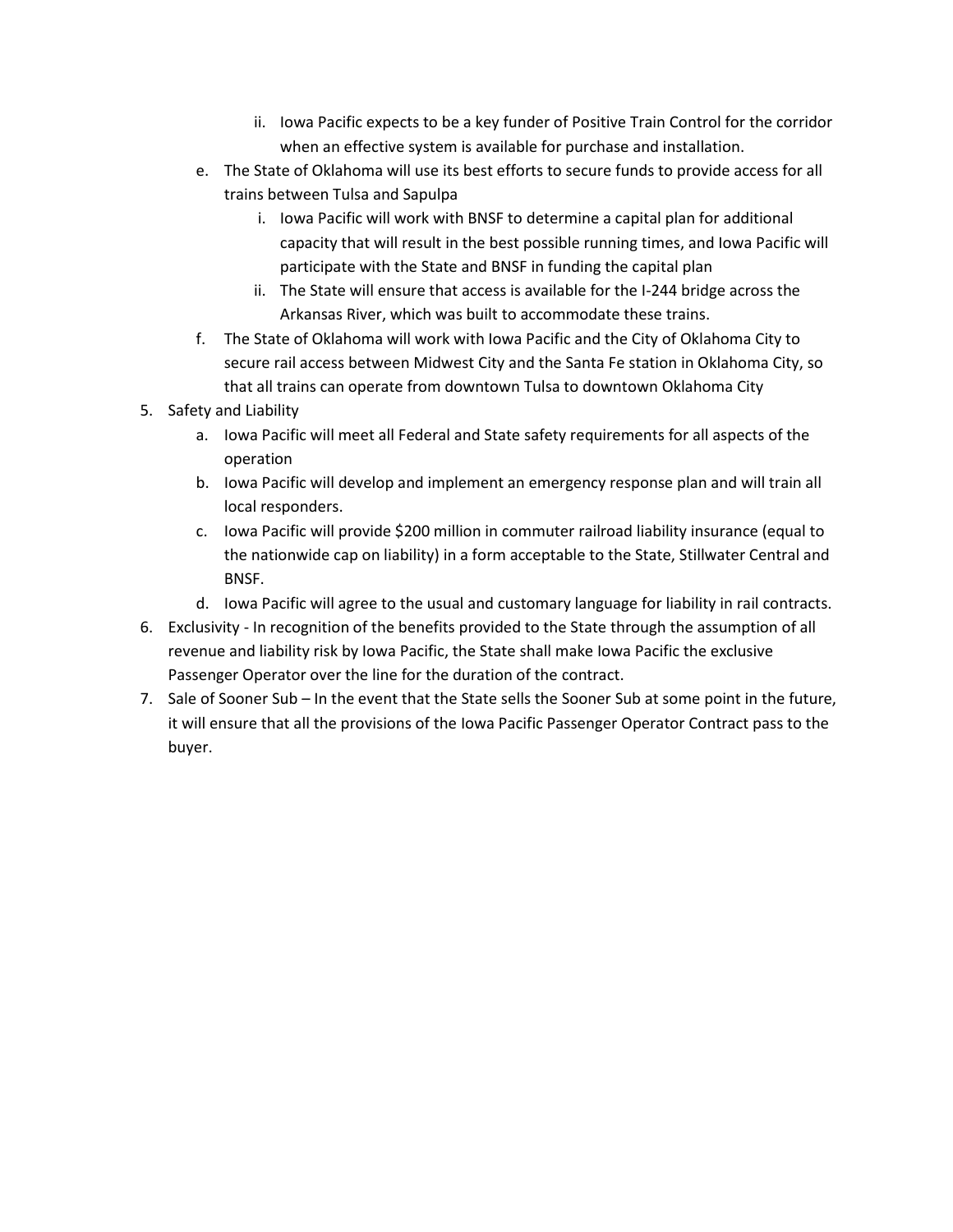## **Questions and Answers about the Iowa Pacific Eastern Flyer Proposal**

Q. How fast will the train go?

A. The maximum speed at the start will be FRA Class III which is 59 mph, and the average speed will be 40-45mph, which is comparable to the highly-successful Downeaster running between Boston, MA and Portland, ME. The Downeaster carries over 550,000 passengers a year, demonstrating that it isn't necessary to run at high speeds in order to attract people to rail transportation.

Q. Why will Oklahomans ride the Eastern Flyer when they can go much faster between Tulsa and Oklahoma City on I-44?

A. Highway time is non-productive time, or it's unsafe. If you're driving and texting, driving and computing, driving and talking on your cell phone, driving and eating, or doing anything other than paying full attention to driving, you're a safety hazard to yourself and others. Computing, phoning, texting, eating, drinking and talking are all safe activities on the train. So you can work, socialize, stay in touch and even enjoy food and drink on the train, all while traveling between Tulsa and Oklahoma City.



Q. But the train doesn't go to Oklahoma City, and not all the trains will initially go to Tulsa. How will people get to where they want to go?

A. The Eastern Flyer proposal includes dedicated shuttles to take people to downtowns, universities, airports, and to Bartlesville. Iowa Pacific expects to work on shared shuttles and other methods of making the Eastern Flyer work for everyone, creating seamless, personalized transportation with the train as the common link.

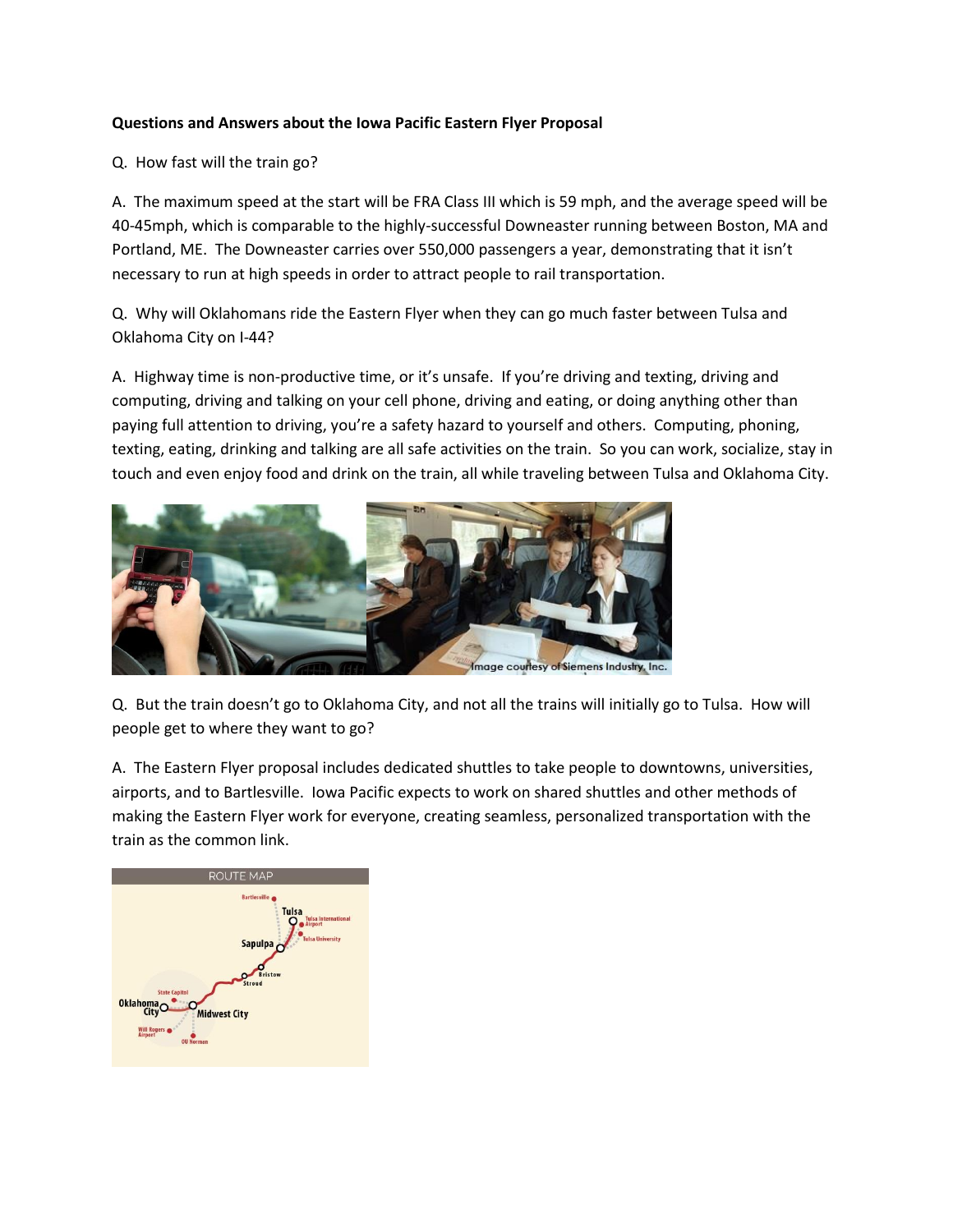Q. There is a high-speed-rail study underway. Will this service get in the way of developing high-speedrail?

A. In most corridors with high-speed-rail, including the US Northeast Corridor, slower-speed services similar to the Eastern Flyer were developed first, and after the user base grew, there was a demand for faster services. So the Eastern Flyer is likely to hasten the day when high-speed-rail comes to Oklahoma.

Q. Oklahoma pays about \$2.5 million to Amtrak for its share of just one Heartland Flyer train between Oklahoma City and Fort Worth. How can Iowa Pacific promise to run several Eastern Flyer trains each day without asking for a big check from the State of Oklahoma?

A. Iowa Pacific's passenger division is profitable. Iowa Pacific has designed the Eastern Flyer service to attract sufficient riders to avoid the need for operating support. And Iowa Pacific is skilled at providing value-added services, such as the shuttles and first-class services, which increase the average fare, further solidifying the financial performance of the trains.

Q. The Eastern Flyer excursions are pricey. How much will it cost to ride the proposed Eastern Flyer regular trains?

A. The average coach fare is expected to be around \$15, and the first-class fare will average around \$39. Shuttles will add an average of about \$6 for those whose use them. The tickets will be priced to be affordable to students and seniors, but first-class is always available to those looking for upscale transportation.

Q. It sounds like the food service on the excursion trains is great, but will you offer full meals on the regular trains?

A. Iowa Pacific's Saratoga and North Creek Railroad is also roughly a two-hour trip, and full meal service is available. Part of the reason for food and beverage service is to save time for our guests at destination – you can go straight to a meeting or an event without having to stop and eat first. Another reason is because it's fun.



Q. The excursion trains offer connecting shuttles to a museum and a ball game. Will that be part of the regular service?

A. Iowa Pacific's marketing department works hard to get people on the train, and event-driven travel is one of the main things they focus on, so there will opportunities just like those on the excursions.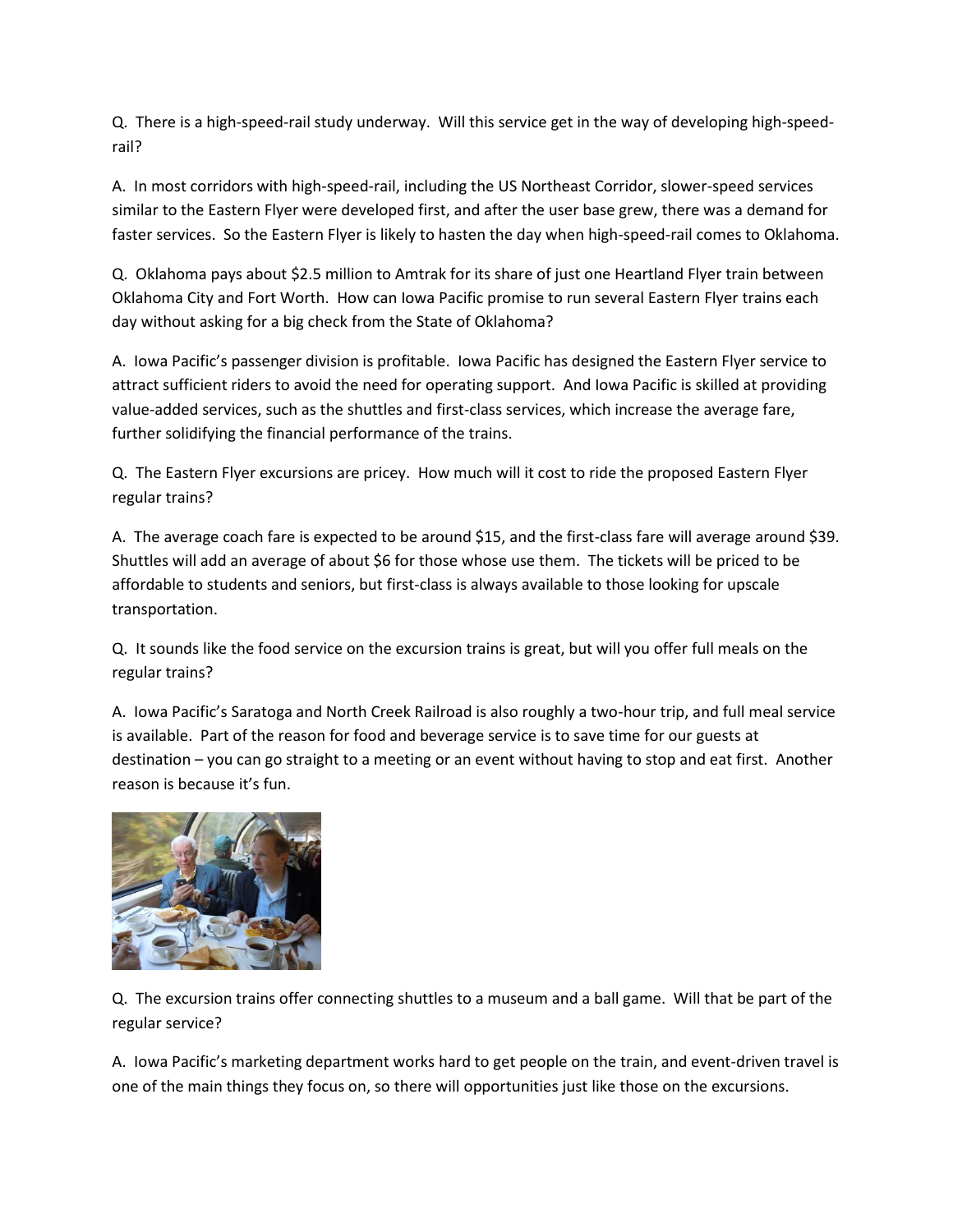Q. The State of Oklahoma wants to sell the line the Eastern Flyer would use for this service. Is that good or bad?

A. Sale of the line would delay and possibly prevent this service from operating. The State should first allow us to start this service before considering the sale of the line.

Q. How soon can regular service begin?

A. Regular service between Sapulpa and Midwest City can begin as soon as ODOT and Iowa Pacific sign a contract. For access to downtown Tulsa, the 1998 Sooner Sub sale agreement provides for six months notice to BNSF once a Passenger Operator is designated by ODOT, so six months after ODOT notifies BNSF that Iowa Pacific has been designated as Passenger Operator, service can begin into downtown Tulsa.

Q. Will more trips be offered and if the answer is yes when?

A. The trips being offered in February are "demonstration" trips and the next step is regular service.

Q. Will bike racks be included onboard?

A. Bicycles will be handled on the Eastern Flyer.

Q. I need wheelchair access. Are Iowa Pacific cars ADA accessible?

A. ADA accessible cars are provided on each train, and upon request an ADA accessible connecting shuttle can be provided.

Q. It has been asserted that the railroad is too curvy for passenger trains. How much will it cost to straighten the curves?

A. It isn't necessary to straighten the curves before passenger service begins. The same alignment hosted passenger trains from the time it was built until 1967. Improvements in curve elevations and track condition can eventually provide running times of under two hours from downtown Tulsa to downtown Oklahoma City.

Q. Too many intermediate stops will make the train too slow. How many stops will there be?

A. Brief stops will be made at Bristow and Stroud. This need not unduly delay the trains.

Q. Depots do not exist in smaller communities and in Tulsa. Does this present a problem?

A. Iowa Pacific expects to provide loading locations and stations, and will work through that with each community to determine the best solution.

Q. Passenger trains are just for nostalgia. Who will use this train?

A. A substantial number of young people do not have drivers licenses or cars. A substantial number of seniors have lost some skill at driving. Both groups are flocking to trains in record numbers.